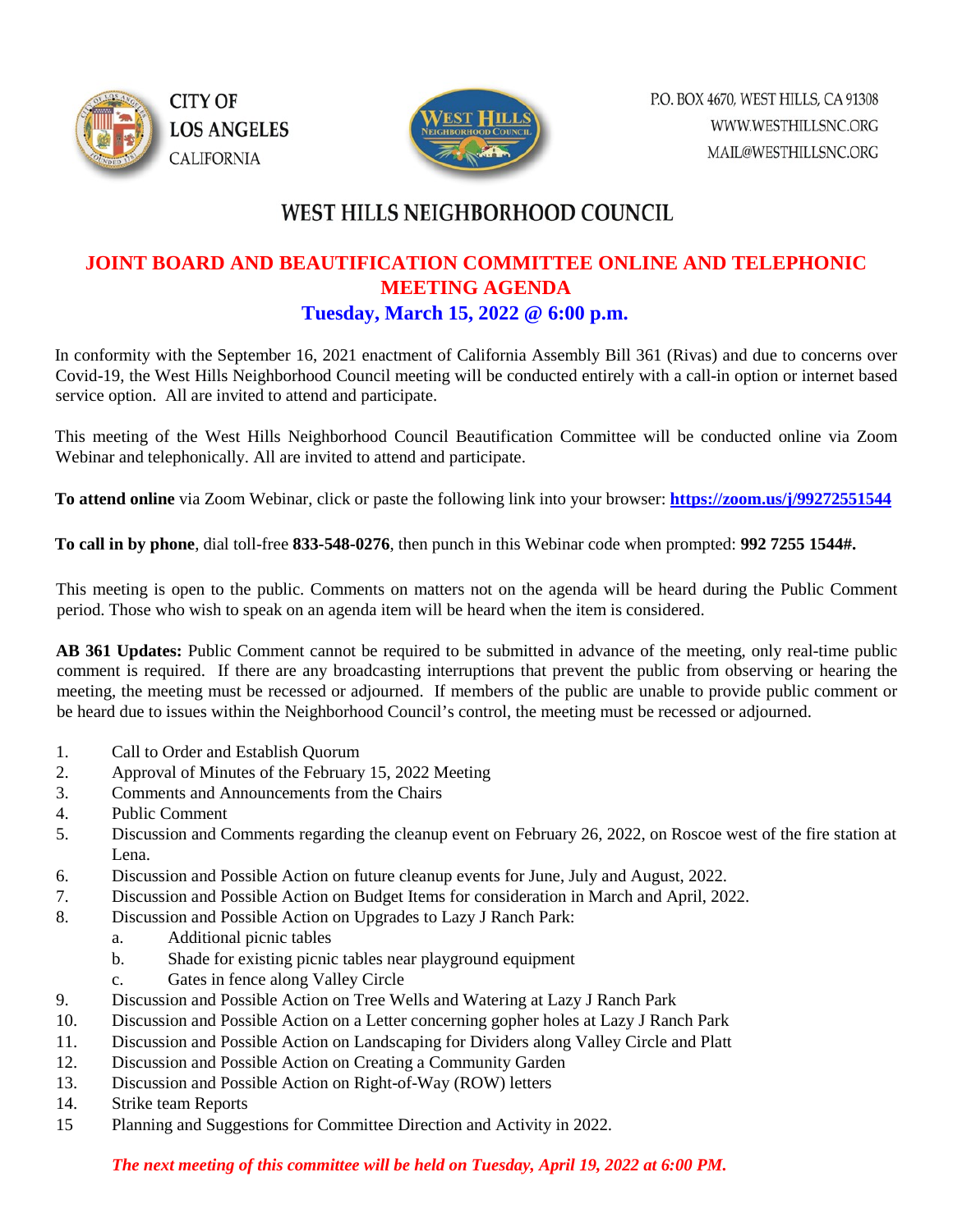**Public input at Neighborhood Council meetings:** When prompted by the presiding officer, members of the public may address the committee on any agenda item before the committee takes an action on the item by punching in \*9 (if calling in by phone) or by clicking on the "raise hand" button (if participating online through Zoom) and waiting to be recognized. Comments from the public on agenda items will be heard only when the respective item is being considered. Comments from the public on matters not appearing on the agenda that are within the committee's jurisdiction will be heard during the General Public Comment period. Please note that under the Ralph M. Brown Act, the committee is prevented from acting on a matter that you bring to its attention during the General Public Comment period; however, the issue raised by a member of the public may become the subject of a future committee meeting. Public comment is limited to 2 minutes per speaker, unless adjusted by the presiding officer of said committee.

**Notice to Paid Representatives:** If you are compensated to monitor, attend, or speak at this meeting, City law may require you to register as a lobbyist and report your activity. See Los Angeles Municipal Code Section 48.01 et seq. More information is available at ethics. lacity.org/lobbying. For assistance, please contact the Ethics Commission at (2 at [ethics.lacity.org/lobbying.](http://ethics.lacity.org/lobbying) For assistance, please contact the Ethics Commission at (213) 978- 1960 or [ethics.commission@lacity.org.](javascript:void(0);)

**Public Posting of Agendas**: WHNC agendas are posted for public review at Shadow Ranch Park, 22633 Vanowen St., West Hills, CA 91307 or at our website, [www.westhillsnc.org](http://www.westhillsnc.org/) You can also receive our agendas via email by subscribing to the City of Los Angeles Early Notification System at [www.lacity.org/government/Subscriptions/NeighborhoodCouncils/index](http://www.lacity.org/government/Subscriptions/NeighborhoodCouncils/index)

**The Americans With Disabilities Act**: As a covered entity under Title II of the Americans with Disabilities Act, the City of Los Angeles does not discriminate on the basis of disability and, upon request, will provide reasonable accommodation to ensure equal access to its programs, services and activities. Sign language interpreters, assistive listening devices and other auxiliary aids and/or services may be provided upon request. To ensure availability of services, please make your request at least three business days (72 hours) prior to the meeting you wish to attend by contacting via email [NCSupport@lacity.org](mailto:NCSupport@lacity.org) or calling (213) 978-1551. If you are hearing impaired please call 711.

**Public Access of Records**: In compliance with Government Code Section 54957.5, non-exempt writings that are distributed to a majority or all of the board in advance of a meeting may be viewed at the meeting where such writing was considered or by contacting the WHNC's executive director via email at [michelle.ritchie@westhillsnc.org](mailto:michelle.ritchie@westhillsnc.org) Requests can be made for a copy of a record related to an item on the agenda.

**Reconsideration and Grievance Process:** For information on the WHNC's process for board action reconsideration, stakeholder grievance policy or any other procedural matters related to this Council, please consult the WHNC Bylaws. The Bylaws are available at our website, [www.westhillsnc.org](http://www.westhillsnc.org/)

**Servicios De Traduccion**: Si requiere servicios de traducción, favor de avisar al Concejo Vecinal 3 días de trabajo (72 horas) antes del evento. Por favor contact[e Michelle.Ritchie@westhillsnc.org](mailto:Michelle.Ritchie@westhillsnc.org)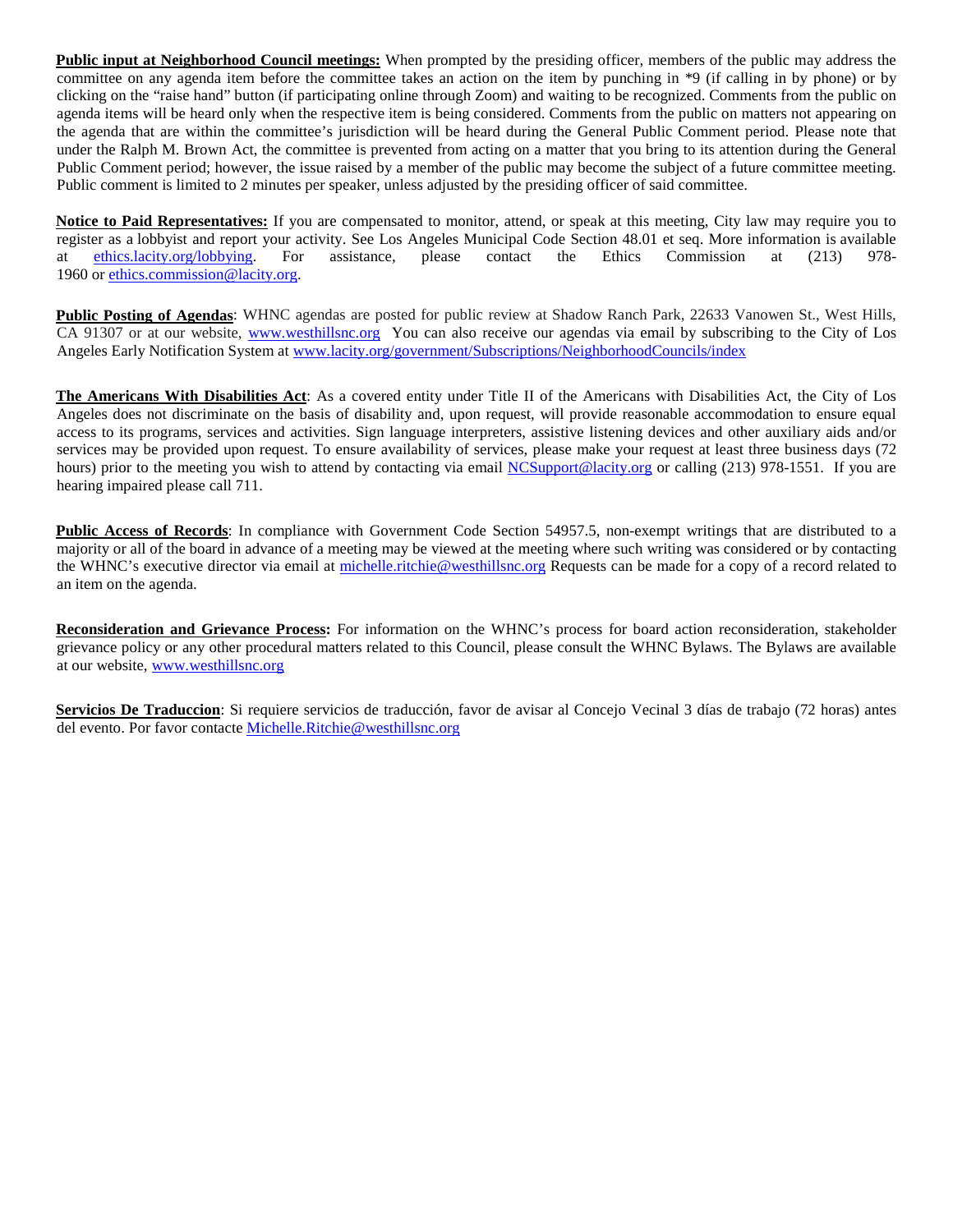



## WEST HILLS NEIGHBORHOOD COUNCIL

### JOINT BEAUTIFICATION COMMITTEE/BOARD ONLINE AND TELEPHONIC DRAFTMEETING MINUTES Tuesday, February 15, 2022 @6:00 PM

The Committee shall take official action by a simple majority of yes and no votes cast by the committee members present at a duly noticed regular or special Beautification Committee meeting, not to include abstentions. There shall be no proxy voting.

Numbers refer to agenda items:

Committee Co-Chair Brad Vanderhoof called the meeting to order at 6:04 PM.The meeting was recorded.

Those in attendance: Faye Barta,Dan Brin, Glenn Jennings, Heidi Manning, RosiMariconda,Steve Randall, Anthony Scearce, MyrlSchreibman, Joan Trent and Brad Vanderhoof. Board member Bonnie Klea was also present. Member of the public Christina Walsh was alsopresent.

A quorum was established.

- 1. The minutes of the January 18, 2022,were approved as written.
- 2. Comments from the Chairs: None.
- 3. Public Comment: None.
- 4. Discussion and Possible Action on Future Cleanup Events for April, May and June, 2022:

The April, 2022, cleanup location was already determined at the January, 2022, meeting. For the May, 2022, location, Glenn said the area on Woodlake south of Ingomar was the worst from his list from last month and Platt north of Cohasset and between March and Pomelo also needed cleanup. Rosi asked if the committee could do more by doing more than one location at a time, similar to a strike team. Brad advised that Beautification also has strike teams and explained how they are formed, but the cleanups are totally separate from the strike teams. Heidi said the north side of Roscoe between Fallbrook and Sale needed cleaning. Heidi also volunteered to contact VCC and advise them of our cleanups. Christina said the north slope of Platt Hill between Highlander and Platt needed cleaning.There were no other suggestions. Glenn moved to chooseWoodlake between Saticoy and Ingomarfor the May 21, 2022, cleanup; Dan seconded. The motion passed unanimously. Brad asked for suggestions for the June, 2022, cleanup. Dan suggested that item be discussed at the next meeting and we continue with tonight's long agenda. Brad agreed, and the determination of the date and place for the June cleanup was tabled to the March, 2022, meeting.

5. Discussion and Possible Action on Purchase of Graffiti Cover Paint for Committee or Stakeholder Use: Recently Brad learned that stakeholder MarkWeiber locates areas which have been "graffitied" and then at his own expense and on his own time he covers the graffiti with paint he himself purchases. The question is whether or not this committee should buy paint for committee or stakeholder use. Almost every member contributed reasons why the committee should NOT supply the paint: the committee should not be responsible for the paint and there is no way to monitor its use; this stakeholder has already spent his own funds to do so and can continue to do so; 311's response to graffiti calls is quick and thorough; the committee has not done anything like this before and it may not be allowable; such items cannot be given to individuals, only to non-profits; there is liability we do not want to risk; and the painting does not always meet our standards. Brad advised this would be too problematical for the committee and dropped the matter from the agenda.